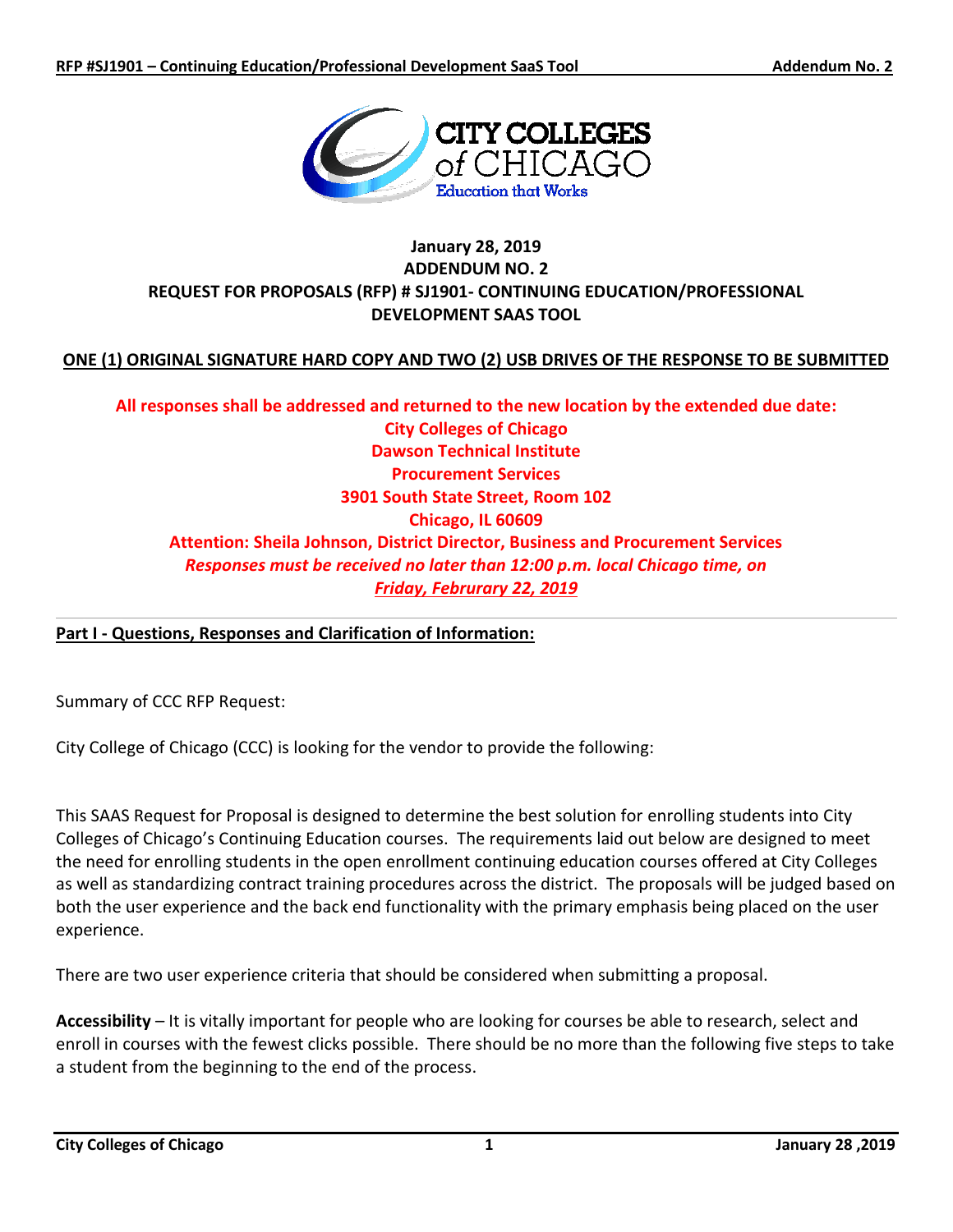- 1. Search Keyword search is vital to the continuing education enrollment process. The keyword search function should be prominent on all pages within the site. It will also be important for students to be able to filter courses by subject area and location as subsets of the keyword search.
- 2. Select After the keyword of subject area search students should see enough information on each available course to be able to select and add to a shopping cart. More detailed course information should be accessible by clicking into the course if the student needs it.
- 3. Add to Cart If the student clicks into the course to get additional information there should be an "Add to Cart" feature in the course description.
- 4. Sign In/Create Profile In order to access the shopping cart students will need to log in or create a profile at this juncture. The profile fields will be based on the current CE enrollment form. If a student is already in the system, the student will simply log in.
- 5. Check Out After logging in, the student should be given the option to pay by credit card and other available electronic payment methods or be given the option to pay by check or cash at the campus business office.

**Presentation** – In order to present CCC as a professional enterprise that operates at a high technical level and can provide sophisticated training in general continuing education and IT services, the website must be designed to function at a very high level. The initial impression left by the website will color all future interactions with CCC and drive revenue or significantly hinder the ability of CCC to attract enrollees. Marketing and CCC web services will drive the design and layout of the front facing CE website.

- Cloud-based (preferably SAAS) secure, stable, scalable, intuitive, attractive application solution for Continuing Education students
- Services Bring in a team with a clear strategy and plan to implement the solution (can be "big-bang" or phased-approach taking into consideration business critical needs and priorities)
	- o Project plan
	- o Timing/Milestones
	- o Resources (CCC and Vendor)
	- $\circ$  Costs (fixed and variable, project build-out/implementation, stabilization, ongoing support, future releases/versions maintenance)
	- o Strategy
	- o Methodology
	- o Communication Plan
	- o Change Management Plan
	- o Training/Knowledge Transfer Plan
	- o Deployment Plan
	- o Stabilization Plan
	- o Post-Production Support Plan
- Key Considerations
	- $\circ$  Students can be in one or more of the following categories within CCC
		- **Adult Education**
		- **Continuing Education**
		- Credit
	- o Students can enroll at one or more colleges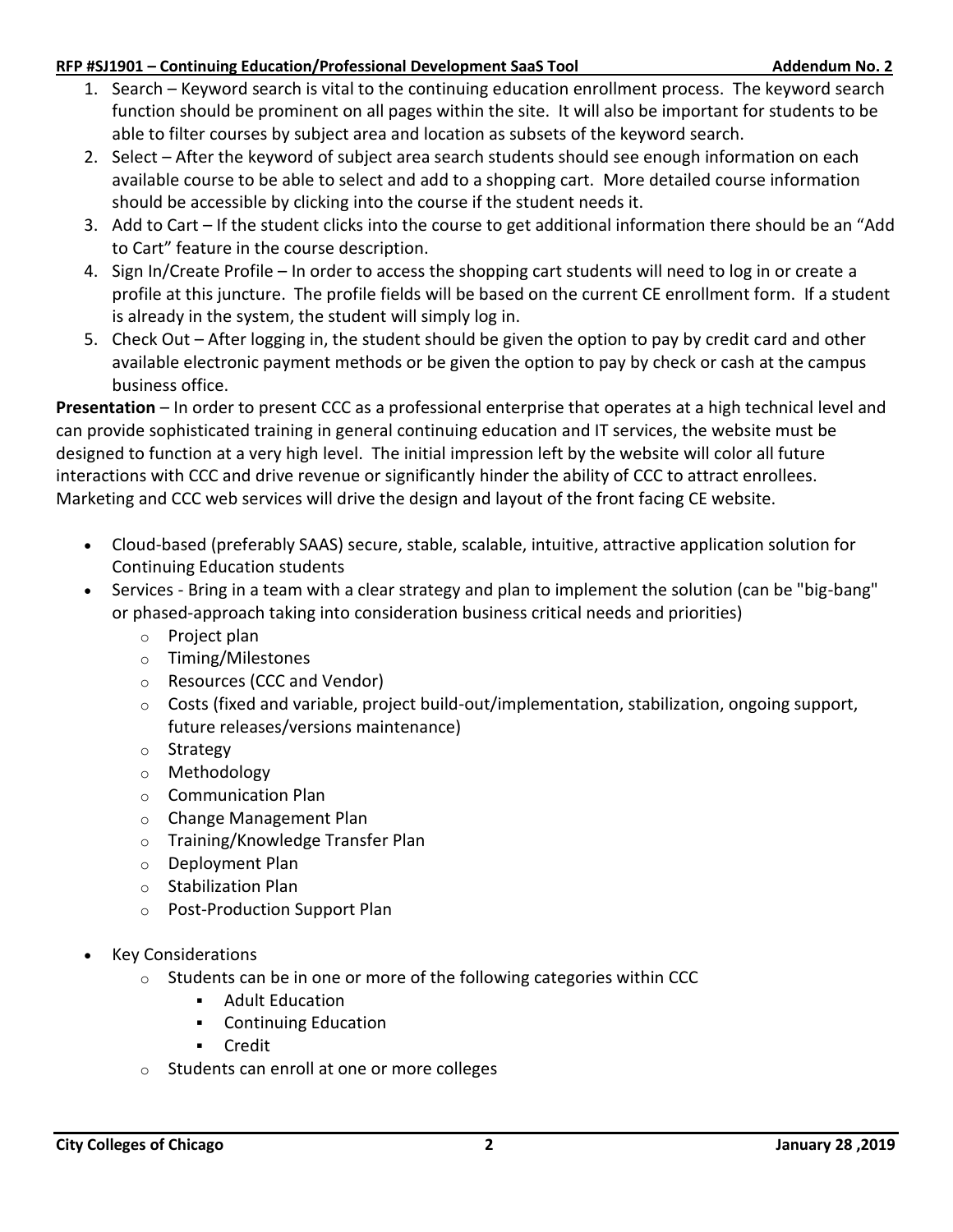- o Browse (easy to use) catalogs/offerings
- o User provisioning (guest, CCC) Quick, No redundancies
- $\circ$  Complex integrations to/from CCC's third-party and internal systems (LMS, Bank Mobile, PeopleSoft Campus Solutions, Student Portal, etc...)
- o History (conversions if needed)
- $\circ$  Where is the system of record for various types of information (application, matriculation, enrollment, payment, awards, etc...)?
- o How will student finance payments be handled CCC currently uses Touchnet (electronic payments) and Nelnet (payment plans)
- o Faculty credentials
- o Holds and delinquent accounts
- o Alerts and notifications
- o Waitlist Management
- o Reporting (transactional, management, compliance)

## **Responses to Pre-Proposal Questions:**

1. For integration with PeopleSoft Campus Solutions, does CCC have a preference of real-time or batch integration?

Response: It depends on the transaction and timing requirements – Some transactions may need to be real time (e.g., student balances/payment of fees, search match, holds), some can be near real-time (batch processes running frequently – User provisioning if required, faculty credentialing), and some can be batch (compliance data, BI data).

2. In the RFP, integration with LMS, CRM, and BI tools is requested. Please specify which tools CCC uses and they type of integration needed with them.

Response: Multiple integrations may be required: LMS – D2L/BrightSpace, CRM – Currently Oracle Service Cloud but may change, BI – Zogotech vendor built custom BI data warehouse using Microsoft technologies

3. Is there a projected timeline for the award of the RFP?

Response: April or May 2019

4. With the 7 colleges and satellite locations, does CCC want a centralized/single site (in which the colleges would be locations) or separate sites for each college?

Response: Centralized

5. For Exhibit A, Functional #40, are the referenced waivers financial waivers or are these more like liability waivers or a risk release?

Response: They are liability waivers.

6. For Exhibit A, Functional #41, what is meant by performance-based progression? Is this an LMS function? Or if this like a prerequisite?

Response: Some courses will require prerequisites.

7. What is the timeline award as it relates to Go Live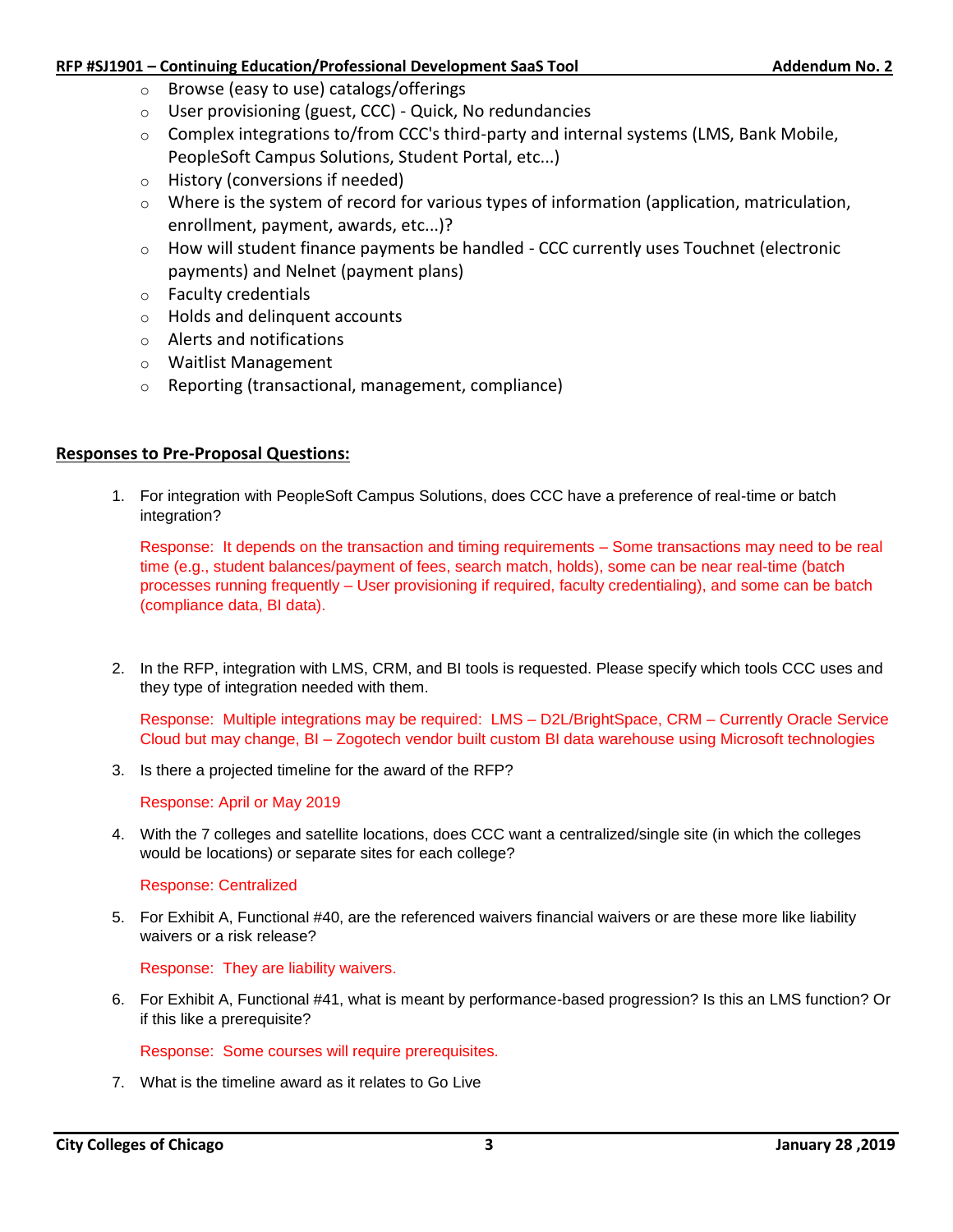Responses: See response to question 3

- 8. Is the organization structure solution for 7 college sites or centralized Response: Centralized
- 9. To clarify, is the target audience faculty/staff/administrators or is it also for existing students & non-CCC students wishing for continuing education and training development? If so, do these groups need to be segmented?

Response: The target audience is students of all kinds. The target audiences will range from parents enrolling kids in swim classes to companies sending employees to CCC for workforce training. Segmentation into categories is good as long as the primary means of finding classes is key word search and the search bar is prominent and easy to find.

The segmentation should be into categories such as Professional Development, Personal Development, Youth Programming and workforce Training. The segmentation can lead people browsing the site to descriptions of the different categories.

10. How many students do you serve in your program?

Response: Roughly 8,000 and growing. The goal is for the tool to greatly improve that number.

11. What system are you coming from? What are your challenges with the current system?

Response: The current system has a number of challenges. Proposals should address the requirements laid out for creating a process that mimics the highest eCommerce standards described in the RFP. Proposals should not try to build on current processes.

- 12. Please list each of the seven colleges and each of the 5 satellite locations. The continuing education location list on the website did not provide any information on satellite locations, therefore, a formal location list is helpful to understand the breadth of CCC as it relates to continuing education.
	- A. Please provide the number of staff and administrators and break out by role (coordinator through provost or senior leadership) who work under the umbrella of the Division of Professional and Continuing Studies *at each of those locations*. For example: Richard J. Daley: 10 coordinators, 15 program managers, 4 directors, 1 AVP, 1 Provost, etc.
	- B. Please confirm that each of the locations has a continuing education department (or similar non credit program) that will be served by the chosen software
	- C. Please provide the duplicated and non-duplicated enrollment numbers for continuing education for each college / location. (number of students / number of unique enrollments)
	- D. Will any of the colleges be able to "opt out" or is this a mandated CCC project required for all colleges and satellite locations?
		- 1. Will the colleges be responsible for paying for the chosen system at their location or is this project being funded by the collegiate system?

Response: For the purpose of this tool the locations should not be considered main and satellite locations. That is an internal designation and is irrelevant to the general public. The locations that will hold CE classes are Truman, Wright, Malcolm X, Kennedy King, Daley, Olive Harvey, Harold Washington, Humboldt Park Vocational, Dawson Technical Institute, Arturo Velasquez Institute. This list could grow. The tool should be flexible enough to add locations easily.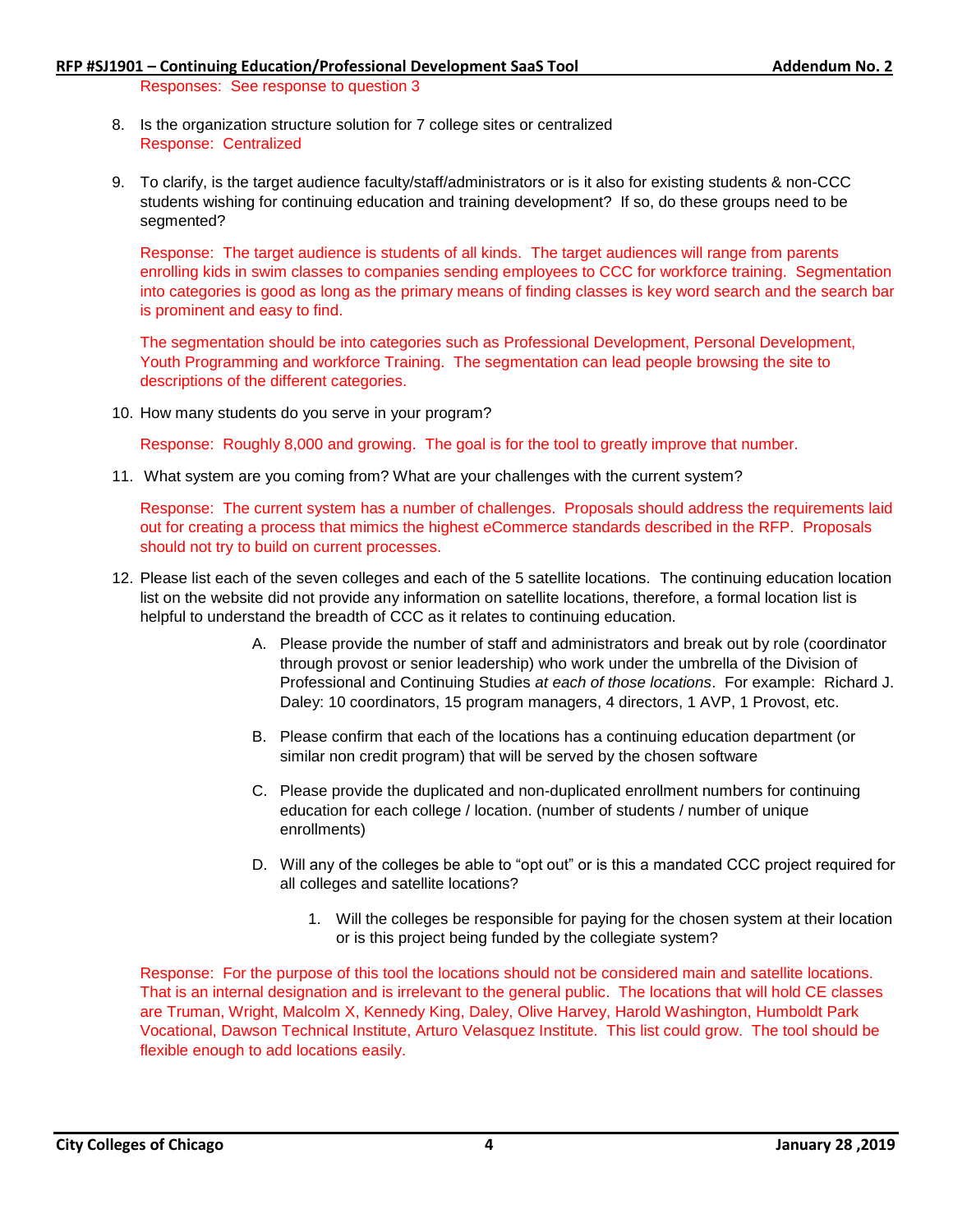The roles and numbers of people vary at each location and are in constant motion. The tool should not be limited in the number of people able to use it. That decision will be made by DO and campus leadership.

Colleges will not opt out and the district will pay for the tool.

Current detailed information on roles, numbers and administrators will become irrelevant when the tool is implemented. The tool should plan to have capacity for 30,000 students and roughly 5 people per location to access reports and administer and monitor the tool.

- 13. Please list *all* software programs (payment processor, SIS (Peoplesoft), CMS, CRM, LMS, marketing software, Microsoft Office Suite, Conferencing Software, Scheduling Software, etc. including versions) you currently use within Continuing Education at CCC. For example: PeopleSoft, WordPress, Constant Contact, Salesforce, ProctorU, D2L, etc. It is important all software programs used are listed (even if not mentioned in RFP) because some software programs may compliment, compete, or conflict with proposed software functionality. Therefore, we need this information to provide an accurate recommendation, proposal, and consultation on overall services.
	- Please list all of the software programs that you would like an integration with. It is clear CCC wants a PeopleSoft integration, but additional details on other integrations will be helpful, if they are desired.

D2L/BrightSpace

PeopleSoft Campus Solutions (9.0 or 9.2)

PeopleSoft Financials and Supply Chain Management (9.2)

PeopleSoft Integration Hub (Portal 9.1)

PeopleSoft Human Capital Management (9.2)

Nelnet

**Touchnet** 

BI (Microsoft)

Ad Astra

Akademos

Oracle Service Cloud (CRM) or similar application

 A. For each requested integration, please list the type of integration desired. For example, flat file, real time, web services, etc.

Integration frequency/type will be determined as part of the project based on the futurestate business process and vendor product capabilities. Please make assumptions as part of your estimates

 Do you have a written PeopleSoft integration plan that describes in more detail the desired integration points (list of all data fields for integration) and desired integration results (if this happens, then this is the result)? I assume if you had one, the vendors would have it as part of the RFP, but this is an important piece of providing accurate pricing as it relates to an SIS integration.

See previous responses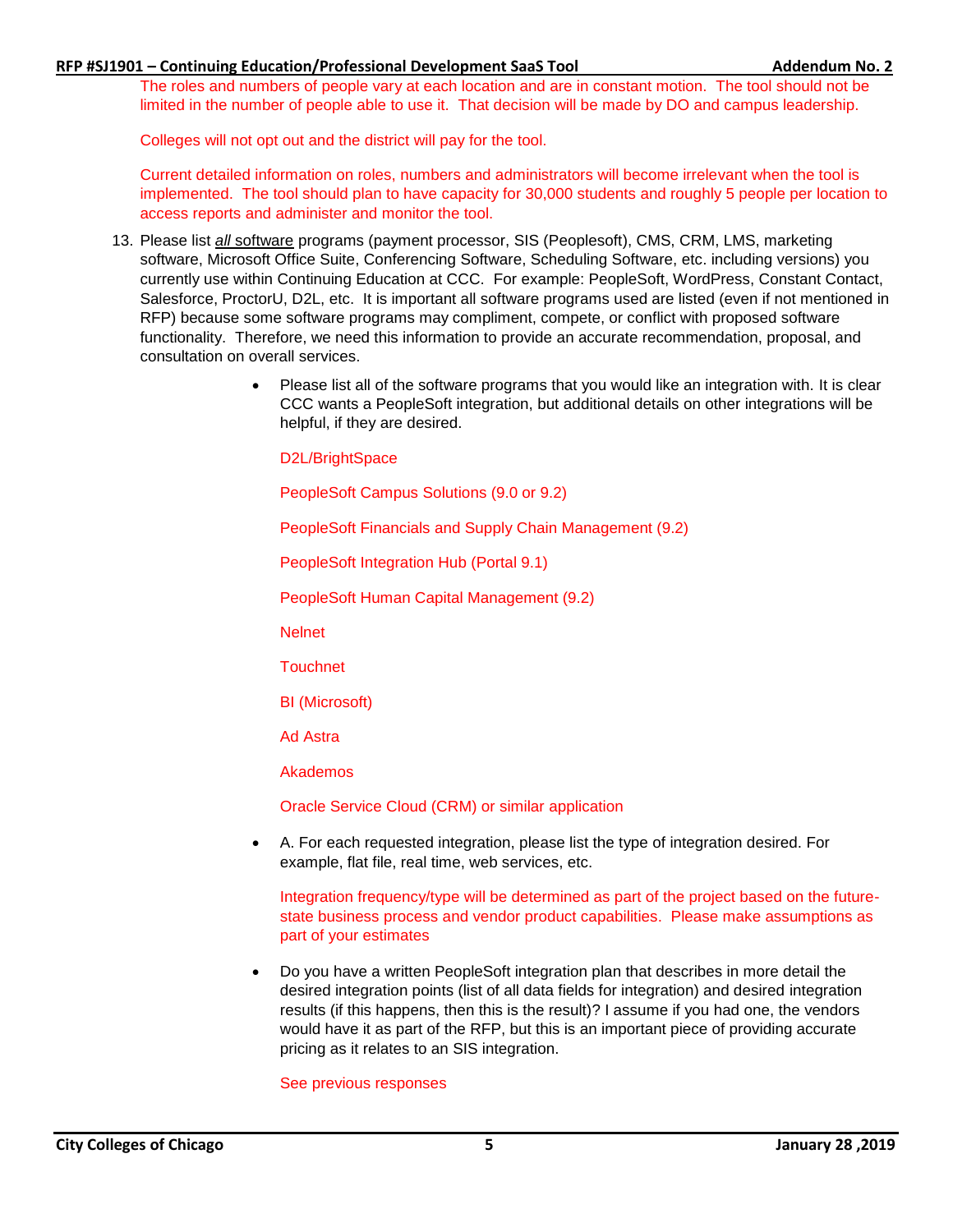14. Please list all the online course providers currently offered by the CCC within the Continuing Education department. Ed2go, protrain, etc.

Response: Courses are currently not offered online. The CE teams currently use Microsoft office and PeopleSoft. If there are tools that would enhance the CE program they should be part of the proposal. The proposal should be creative in recommending tools that will increase enrollment.

15. What, if anything, would you like to change about your current reporting and distribution process?

Response: We need to have data that is easier to manipulate, lists that are easier to manipulate and visual representation of data.

16. Please provide, in an attachment, 3-5 examples of your most important reports currently used in CCC in continuing education.

Response: NA. We are asking for proposals to create an infrastructure for reports.

- 17. The conference call clearly indicated that the student experience was a key deciding factor. Web design and full design control over the student experience varies from program to program, based on expertise and overall collegiate initiatives.
	- Do you want to utilize an xml feed to push information from the chosen provider to a website that your team fully controls? This information will help our team provide references that will be more meaningful to your needs.

Response: The student experience should not vary from program to program. We are looking for a tool that will allow potential students to search for classes across the district. The chosen provider will provide a fully functional website that CCC will be able to brand and customize.

18. What are the top 5 operational procedures that you or your students are required to follow? For example, refund policy, parking policy (for students), receipt policy, acknowledgment of students of certain policies, etc. doing business or operational procedures, etc.

Response: I'm sure others will add to this but there will need to be the following: Refund ability, notification of holds to students and staff, CS9 integration.

19. Please list the classes or programs that require an application process. Please provide examples of your application process. If there are none, please state none.

Response: The CE classes that require application processes such as the boot camps in swift coding and cybersecurity are the only ones we hold. Though that may change.

20. Which courses, if any, are offered as dual credit?

Response: None.

21. Please list any "custom questions" or "custom" requirements that are part of your registration process for particular programs. For example, for teacher continuing education classes there may be custom questions regarding licensure and custom requirements on certifying prior contact hours.

Response: This will have to be analyzed on a class by class basis. The one that will be common will be the prerequisites for swim classes.

22. Section VII, Executive Summary Form - please provide a version of this form in a WORD document that we can print on a single page. – Procurement to address.